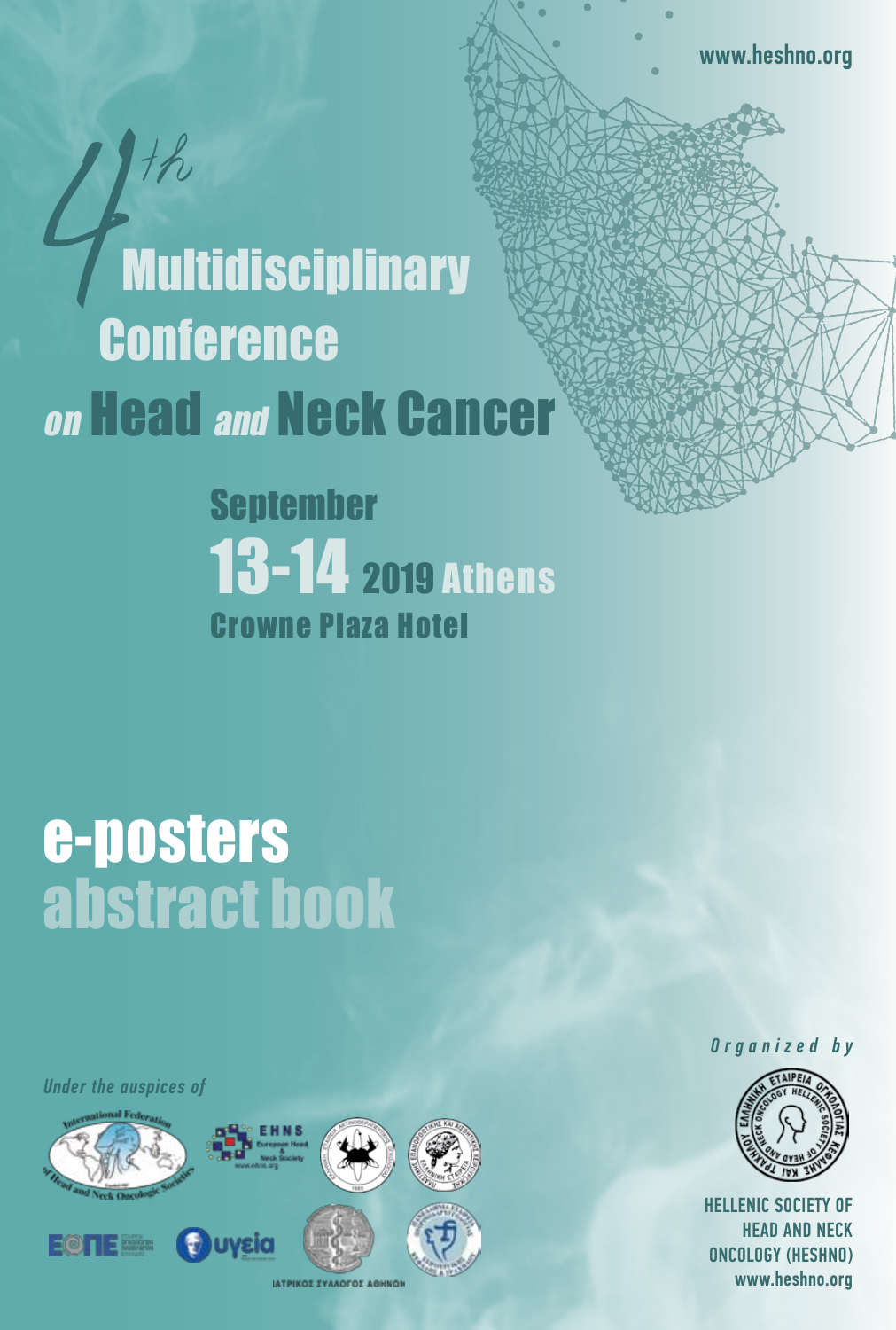## ΚAPOSI SARCOMA DIAGNOSED AFTER LESIONS INITIALLY FOUND IN ORAL CAVITY

#### Ioannis Komnos', Maria Michali', Ioannis Kastanioudakis'

*1 Department of Otorhinolaryngology, Faculty of Medicine, School of Medical Sciences, University Hospital of Ioannina, Ioannina, Greece*

Background: Kaposi sarcoma is a multifocal, vascular angioproliferative tumor of low-grade malignant potential with cutaneous and extracutaneous involvement. The purpose of our study was to present a case of a first and sole lesion of Kaposi sarcoma in the left palatine tonsil.

Methods: A 60-year-old male was referred to the emergency department withpersistent symptoms ofdysphagia and dyscataposia since the last month. The initial diagnosis in another hospital was peritonsillar abscess and thus antibiotics were given but without response. In our hospital, clinically a dark-red necrotic lesion was observed in the left palatine tonsil but without lymphadenopathy. Specimen was taken for biopsy.

Results: The histopathologic examination revealed a vascular type Kaposi sarcoma. The overall clinical examination and the laboratory exams did not demonstrate pathological findings. The patient was also tested negative for HIV. Additionally, gastroscopy and colonoscopy procedures along with chest and abdominal computed tomography (CT) were all clear. However, enlarged cervical lymph nodes and oedema in the left lingual tonsil were depicted in CT. No other skin ulceration was detected. Surgical removal of the lesion with laser and periodic follow-up was recommended.

Conclusions: The initial lesion in patients with Kaposi sarcoma may be found in the mucosa or lymphatic tissue of oral cavity without any other location in skin, organs or other anatomic sites.

### A CASE OF METAPLASTIC/INFRACTED WARTHIN TUMOR

#### A. Melloy, C. Glava, E. Dimitriou, St. Konstantoudakis, L. Psaridi, S. Triantos, V. Samaras

*Korgialeneio Benakeio, Red Cross Hospital Athens, Greece*

Background: Warthin tumors are common benign salivary gland neoplasms. Rarely Warthin tumors show areas of extensive squamous metaplasia and degenerative features to the point of obscuring the true histopathology of the neoplasm. Such Warthin tumors are called metaplastic or infracted. The histological distinction can be challenging because of their differential diagnosis with mucoepidermoid carcinoma.

Methods: A 71 years old man presented with swelling of his left side of the neck. Ultrasound examination revealed a heterogeneous mass in the superficial lobe of the left parotid gland. Doppler examination showed vascolarization of the mass. No remarkable findings revealed after the examination of the right parotid gland. Parotidectomy was performed. On gross examination, the gland was reddish and almost fulfilled with a crumbly content.

Microscopically, the mass showed extensive central necrosis which was surrounded by epithelium consisted of non-keratinized squamous, and atrophic cells, comprising also a few mucinous epithelial cells. Mild to moderate cellular polymorphism was observed as well as mild mitotic activity. Focally microcystic formation was identified where the epithelium appeared papillary. Based on the morphological findings and the absence of cellular atypia and invasive growth, a metaplastic/infarcted Warthin tumor diagnosis was set.

Results and Conclusion: It is important to underline that metaplastic Warthin tumor may mimic histopathologically mucoepidermoid carcinoma. Careful clinical and pathological evaluation is needed to clarify the distinction between the two lesions.

## A CASE OF POORLY DIFFERENTIATED THYROID CARCINOMA WITH ELEMENTS OF PAPILLARY THYROID CARCINOMA

#### A. Melloy, C. Glava, E. Dimitriou, St. Konstantoudakis, L. Psaridi, S. Lanitis, V. Samaras *Korgialeneio Benakeio, Red Cross Hospital Athens, Greece*

Background: We report a case of a poorly differentiated thyroid carcinoma with elements of papillary thyroid carcinoma, because of its rarity and the diagnostic challenges it poses on histological level.

Methods - Results: A 57-year-old woman presented with a sense of weight at the neck. In the ultrasound, the major part of the left lobe of the thyroid appeared to be occupied by a lobulated tumor with evident internal septa and both central and peripheral vascularization with a diameter of 3.7cm.

On gross examination, the tumor was sharply demarcated from the surrounding parenchyma, it was reddish and had fibro-elastic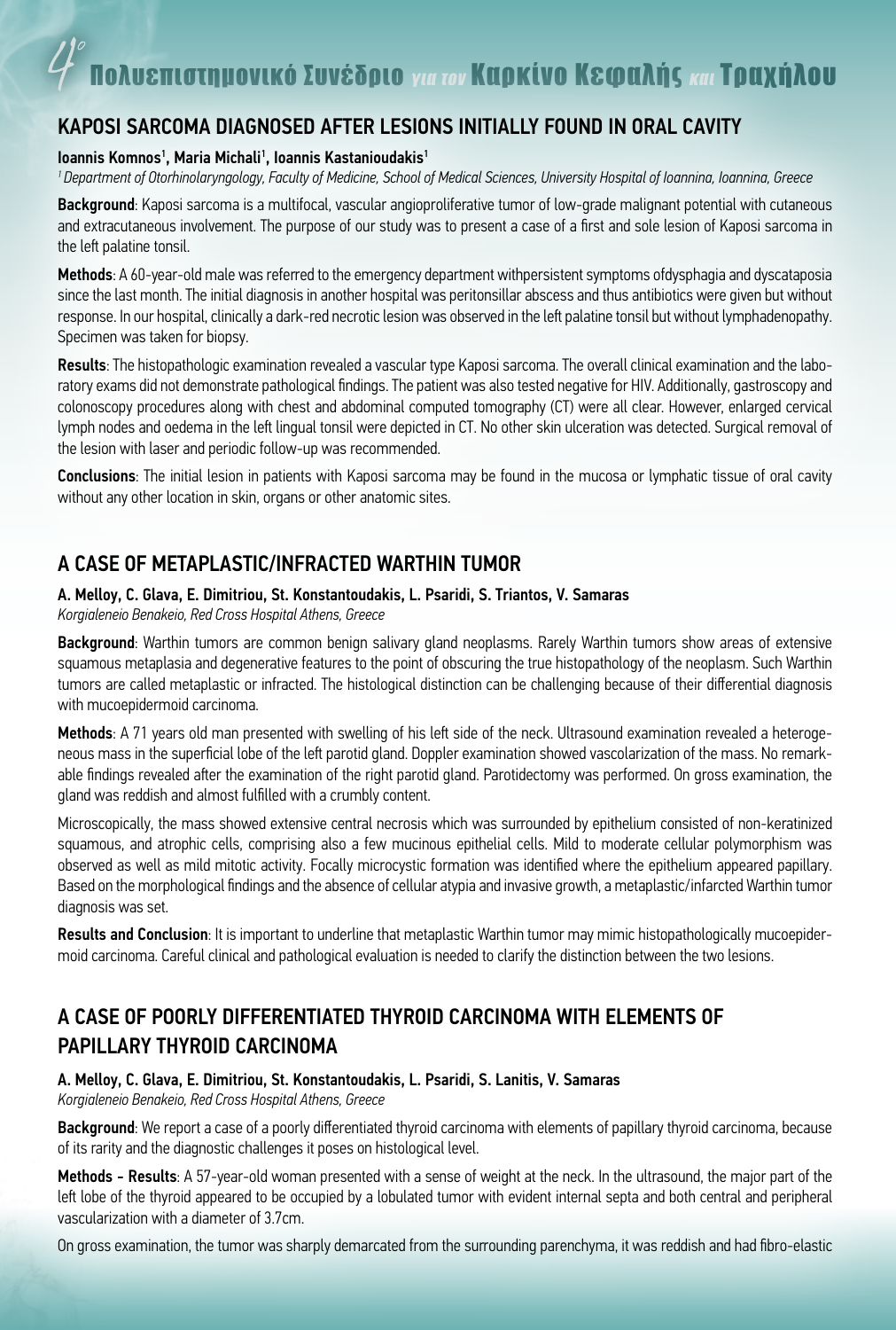# ολυεπιστημονικό Συνέδριο <sub>για τον</sub> Καρκίνο Κεφαλής και Τραχήλου

and partially friable consistency. On histologic examination, the tumor consisted of cells with hyperchromatic, vacuolated and convoluted nuclei, sometimes with pronounced nucleoli, and an eosinophilic or clear cytoplasm, arranged in solid nodules, nests, and files. Large cells, multinucleated cells and areas of necrosis were present. Mitotic activity was marked, counting at least 3 mitoses per 10 high-power fields (HPF) and was more pronounced (even 25 mitoses per 10 HPF) in areas with large cells. Within the tumor, there was a follicular patterned papillary thyroid carcinoma of 0.6cm of diameter. The whole lesion seemed almost completely surrounded by a fibrous capsule.

On immunohistochemical examination the tumor cells showed expression of TTF-1. HBME-1 was expressed in the papillary carcinoma, while no expression of Chromogranin or Calcitonin was observed. The mitotic index (Ki67) was expressed in 20% of the cells.

Conclusion: The histopathological differential diagnosis of poorly differentiated thyroid carcinoma includes medullary carcinoma, follicular carcinoma and the solid variant of papillary carcinoma. Correct diagnosis is crucial due to the neoplasm's aggressiveness.

## MIXED CELLULARITY HODGKIN'S LYMPHOMA WITH INTERFOLLICULAR GROWTH PATTERN. A CASE REPORT

#### A. Melloy, C. Glava, E. Dimitriou, St. Konstantoudakis, L. Psaridi, M. Chini, V. Samaras

*Korgialeneio Benakeio, Red Cross Hospital Athens, Greece*

Background: We report a case of Hodgkin's lymphoma with interfollicular growth pattern in a patient with HIV infection.

Methods - Results: We report the case of a 41-year-old man with HIV infection who presented with cervical and supraclavicular lymphadenopathy. Ultrasound examination identified enlarged jugular (upper, middle and lower), posterior cervical and supraclavicular lymph nodes on the left side, measuring up to 2,5cm. Cervical left lymphadenectomy was performed for histological examination.

On histologic examination, the lymph nodes showed preservance of the follicular architecture with varying size germinal centers. Among the follicles, several scattered or aggregated, atypical, cells were observed, with enlarged nuclei, sometimes with eosinophilic nucleoli. Many of the atypical cells exhibited lobulated or multinucleated nuclei. The cytoplasm of these cells was either eosinophilic or clear. Several eosinophilic leukocytes were also present. On immunohistochemical examination, the atypical cell population showed PAX5, CD15, CD30, MUM1 and Cyclin D1 positivity and EMA focal and weak positivity. CLA, CD20, CD3, Bcl-2, Bcl-6, CD68, ALK-1 and k and λ light chains stain were negative. Molecular study demonstrated many positive, atypical, cells for EBER pb.

Conclusion: Hodgkin's lymphoma is a cause of lymph node swelling among HIV positive patients. The interfollicular growth pattern of our case is rarely observed and needs differential diagnosis with lymphadenopathy-lymphadenitis in the setting of HIVinfection.

## MULTILOCULAR PAPILLARY THYROID CARCINOMA WITH A LOCUS OF ENCAPSULATED COLUMNAR CELL VARIANT

#### N. Poulianitis<sup>1</sup>, A. Dimiriadi<sup>1</sup>, D. Mpouklas<sup>1</sup>, G. Theodoropoulou<sup>1</sup>, A. Linardou<sup>1</sup>, A. Kostopoulou<sup>1</sup>

*1 Department of Pathology, "G. Gennimatas" General Hospital of Athens*

Columnar cell variant (CCV) of papillary thyroid carcinoma is a rare tumor that is characterized by a papillary stratified epithelium with absence of nuclear features of papillary thyroid carcinoma and frequent CDX-2 positivity, a gastrointestinal nuclear factor. It is considered an aggressive variant , and the outcome depends on the encapsulation. We report a case of a 59-years-old woman, who underwent total thyroidectomy, because of a nodule of the right lobe characterized as malignant by FNA (Bethesda VI). We received a thyroid gland measuring 4.5x 2.6 x1.8 cm for the right lobe, 4x2,5x1,7cm for the left lobe and 1,5x2x1,1 for the isthmus. Pathologic examination revealed 3 loci of papillary thyroid carcinoma measuring 1, 1 and 1,8cm in the right lobe , left lobe and isthmus respectively. The loci of the right lobe was conventional papillary thyroid carcinoma. In the isthmus it was a follicular variant of papillary thyroid carcinoma. The loci of the left lobe was encapsulated and had morphologic features of CCV. CDX-2 immunohistochemistry was positive. A lymph nodes in the isthmus was negative. Pathological stage was p(3)T1bNx. No lymph node resection was performed. No recurrence ha been reported 6 months afterwards.